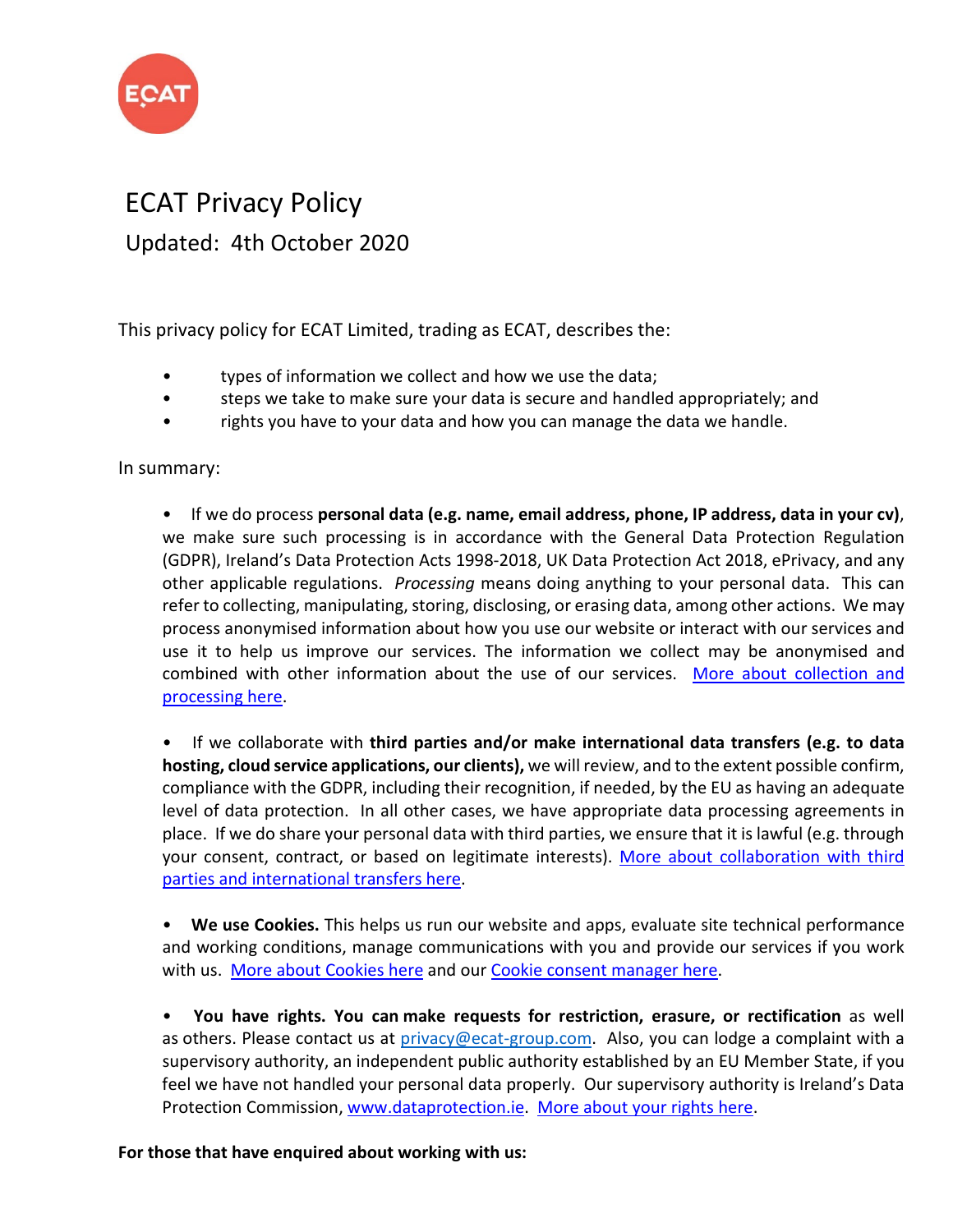If you contact ECAT about potential employment or for working on a project as a consultant, we will reach out to confirm your permission to retain and process your details. Your details will always be handled in accordance with privacy regulations. [More about personal details handling here.](https://www.ecat-group.com/privacy-policy/#privacy-terms-2)

#### **For customers working with us:**

Our Terms of Service with customers states that you are responsible for keeping your information that is not in the public domain strictly confidential in accordance to GDPR and other applicable regulations; and not publishing or disclosing all or any part of the information to any of its officers or employees who do not have a direct need to be party to the information. [You can review ECAT Online Service Terms](https://www.ecat-group.com/terms-of-service/)  [here.](https://www.ecat-group.com/terms-of-service/)

You can read the complete policy below.

# 1. About ECAT's privacy programme

- 1.1 At ECAT, upholding your rights is important to us. We have written our Privacy Policy to be clear, comprehensive and in plain language. We are committed to protecting your personal information and being open and transparent about how we store and use your data. ECAT is a versatile and simple to use audit management software. With offices in Ireland, our team has created audit automation to revolutionise your audits, give you better insights into your processes, increase your compliance and improve your business.
- 1.2 In this privacy policy, "ECAT", "we", "us" and "our" refer to ECAT Limited, trading as ECAT, a company registered in Ireland, No. 512674, with its registered office at ECAT House, Rathcool, Ratoath, Co. Meath, Ireland.
- 1.3 We are committed to safeguarding the privacy and personal data of our website visitors, candidates, clients, partners, associates and others. Our privacy programme is governed, in part, by the rules of General Data Protection Regulation (GDPR) and the Data Protection Act of 2018. We recognise other jurisdictions' decisions and interpretations, and our programme reflects those requirements if we operate in those areas. This privacy policy outlines how we collect, manage, use and protect your personal information.
- 1.4"Personal data" that we process means any information that relates to a living, identifiable person, including but limited to names, physical and email addresses, internet identifiers, phone numbers, and other information relating to that person, and either individually or combined can be used to identify that person.
- 1.5 "Process" or "Processing" in the context of this policy mean the activities we perform on personal data, such as collection, computing, storage and disposal.
- 1.6 This policy applies when we are a data controller, or as a co-controller, or as a processor, as defined in the GDPR, with respect to the personal data of our website visitors, candidates, clients,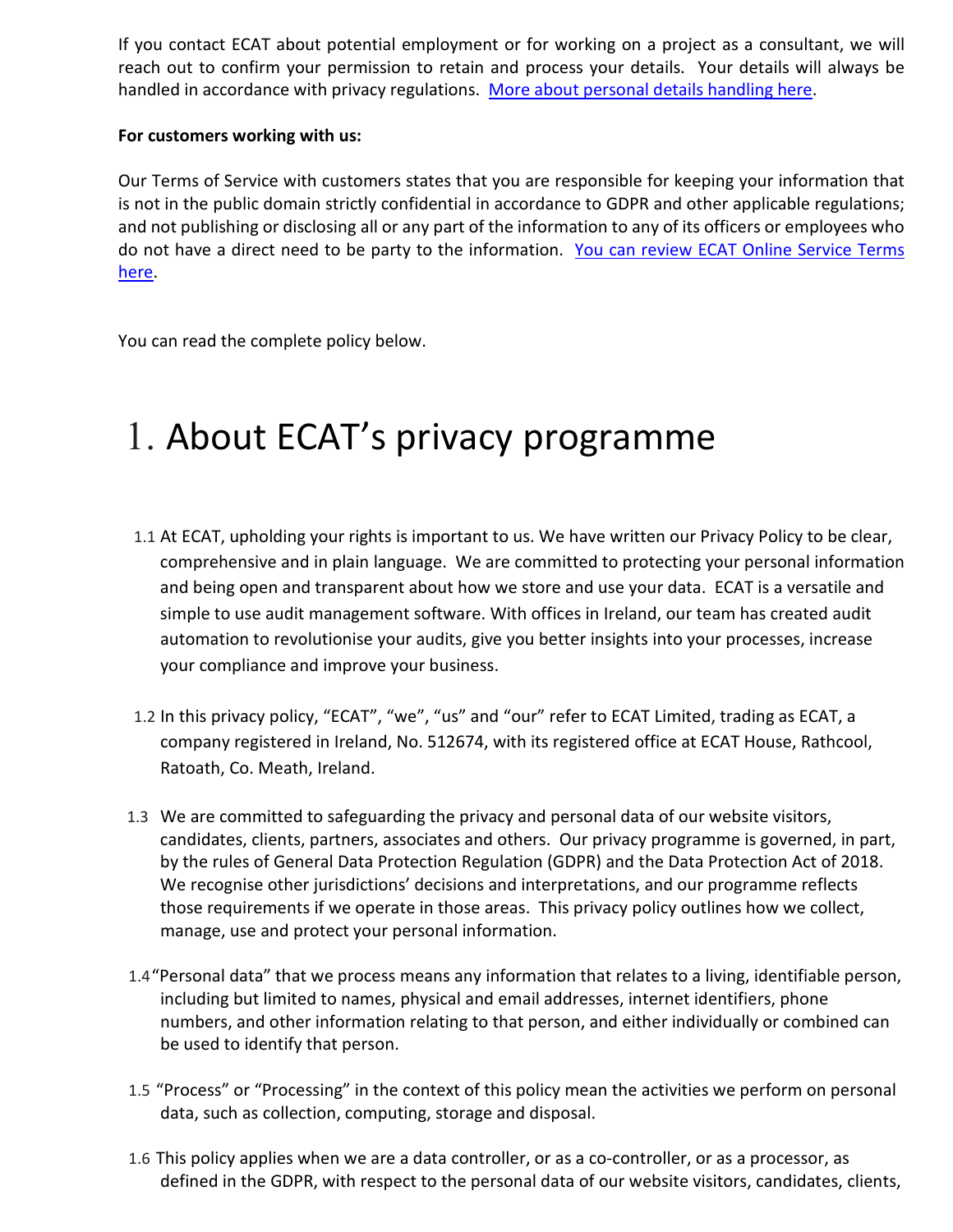partners, associates and others. As a data controller, we determine the purpose and means of personal data processing; as a data co-controller we share the determination of the purpose and means of personal data processing with another controller. As a software as a service, we are a processor for data controllers. In our activities as a data processor, we handle personal data as instructed by a controller for specific purposes and services offered to the controller that involve personal data processing.

- 1.7 Our personal data processing is consistent with the principles outlined in the GDPR:
	- We process personal data lawfully, in a way that you would reasonably expect, and we are open and clear about our personal data processing practices;
	- We will only collect and process personal data that we need to and when it is necessary for processing that is required by our websites, apps and services;
	- We will only collect and process personal data that is optional, such as marketing, after we receive your informed, freely given consent enabled by privacy controls on our websites, apps and services; you can opt out at any time after providing consent;
	- When we do, we will be clear about why and how we are doing so, and for how long we will retain the personal data;
	- We will take steps to ensure the personal data is accurate and provide means to correct inaccuracies; and
	- We implement appropriate, common, technical and organisational controls to safeguard personal data for integrity and confidentiality.

## 2. How we use your personal data

2.1 Here we describe:

- a. the **general categories** of personal data that we may process;
- b. the **source and specific categories** of that data, in case we did not obtain it directly from you;
- c. the **purposes** for which we may process personal data; and
- d. the legal reasons (known as lawful bases) for processing personal data.
- 2.2 We collect, use, store and transfer different kinds of personal data about you. We have grouped together the following categories of personal data to explain how this type of information is used by us. This includes:
	- a. **Direct Interactions**: We process personal data you provide directly to us through our website, apps and services. This could happen when you:
		- correspond with us or make an enquiry such as a request for information from our team regarding our products and services;
		- support our work by contributing to our blogs and/or social media postings;
		- visit any of our premises which may employ CCTV surveillance (images on film) for security and safety purposes;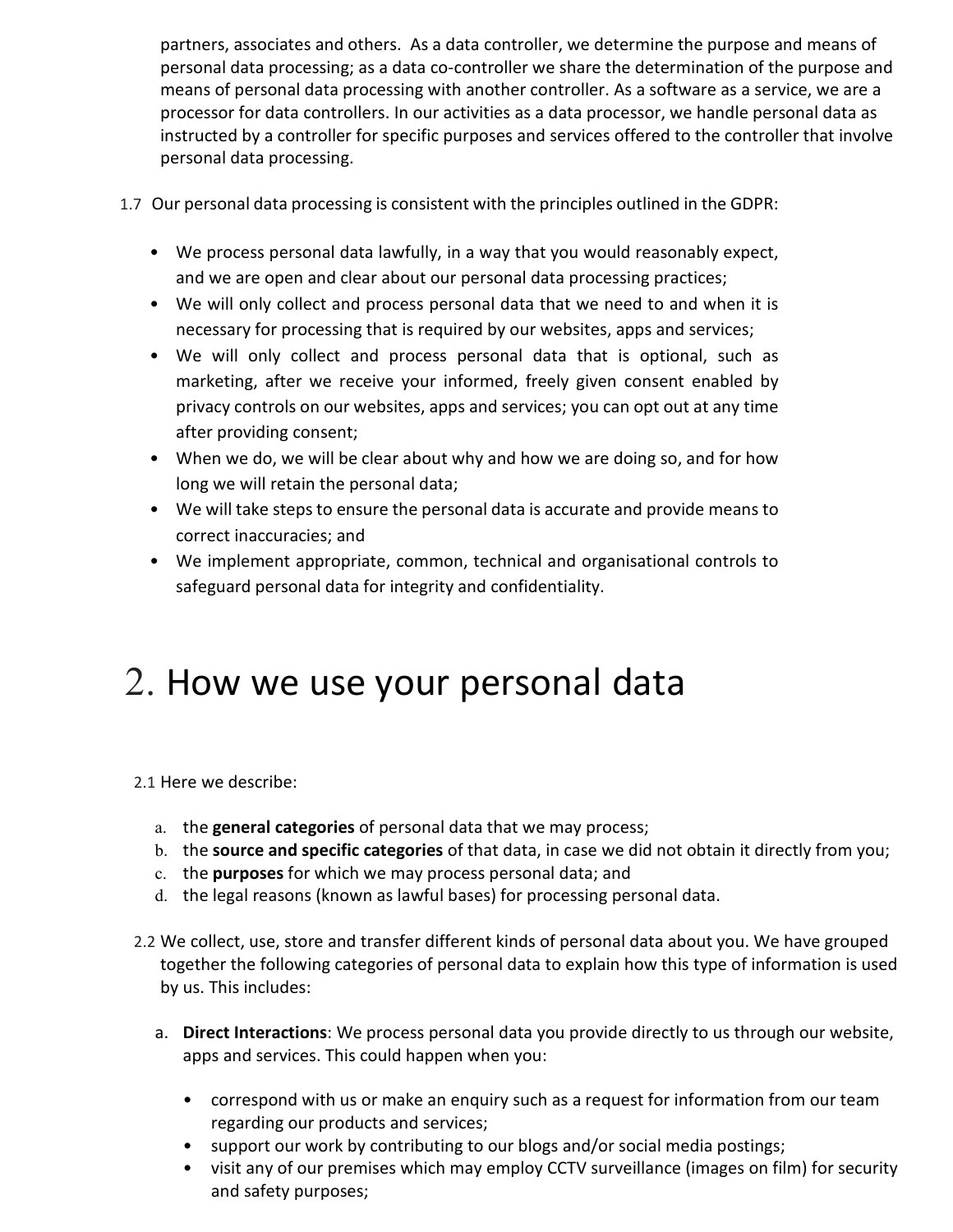- participate in any of our events or projects, including opting in (by providing consent) to be filmed, photographed, or recorded during an event or project;
- enquire about prospective or desired employment;
- apply for a job or to volunteer as an intern;
- verify your identity;
- opt into communications and/or marketing services (by providing consent); or
- contact us or become involved with us in any other way not listed above.

We process this information to provide the service or information you have requested. Our lawful basis for processing is legitimate interests (unless it is consent as noted above).

- b. **Usage Data**: We may process data about your use of our website and services. The usage data may include:
	- IP address;
	- geographical location;
	- browser type and version;
	- operating system;
	- referral source;
	- length of visit;
	- page views;
	- website navigation paths; or
	- information about the timing, frequency and pattern of your service use.

The source of the usage data is our website. We process this information for monitoring and security purposes, and to improve our website and services. Our lawful basis for securityrelated processing is legitimate interests. Our lawful basis for the purpose of improving our website and services is consent.

- c. **Account and Profile Data**: When you provide personal details, such as a cv, or set up a client record with ECAT, we need to store some information to preserve your details. This includes:
	- name;
	- address;
	- telephone number;
	- email address;
	- employment or candidate information

We use account and profile data to:

- operate our website;
- provide our services, products or information you have requested;
- providing you information about our activities and services;
- keep you updated of our activities, projects and events;
- respond to your enquiries and complaints;
- sending you confirmation of your enquiries or submissions;
- process job applications
- ensure the security of our website and services;
- maintain back-ups of our databases; or
- generally, communicate with you.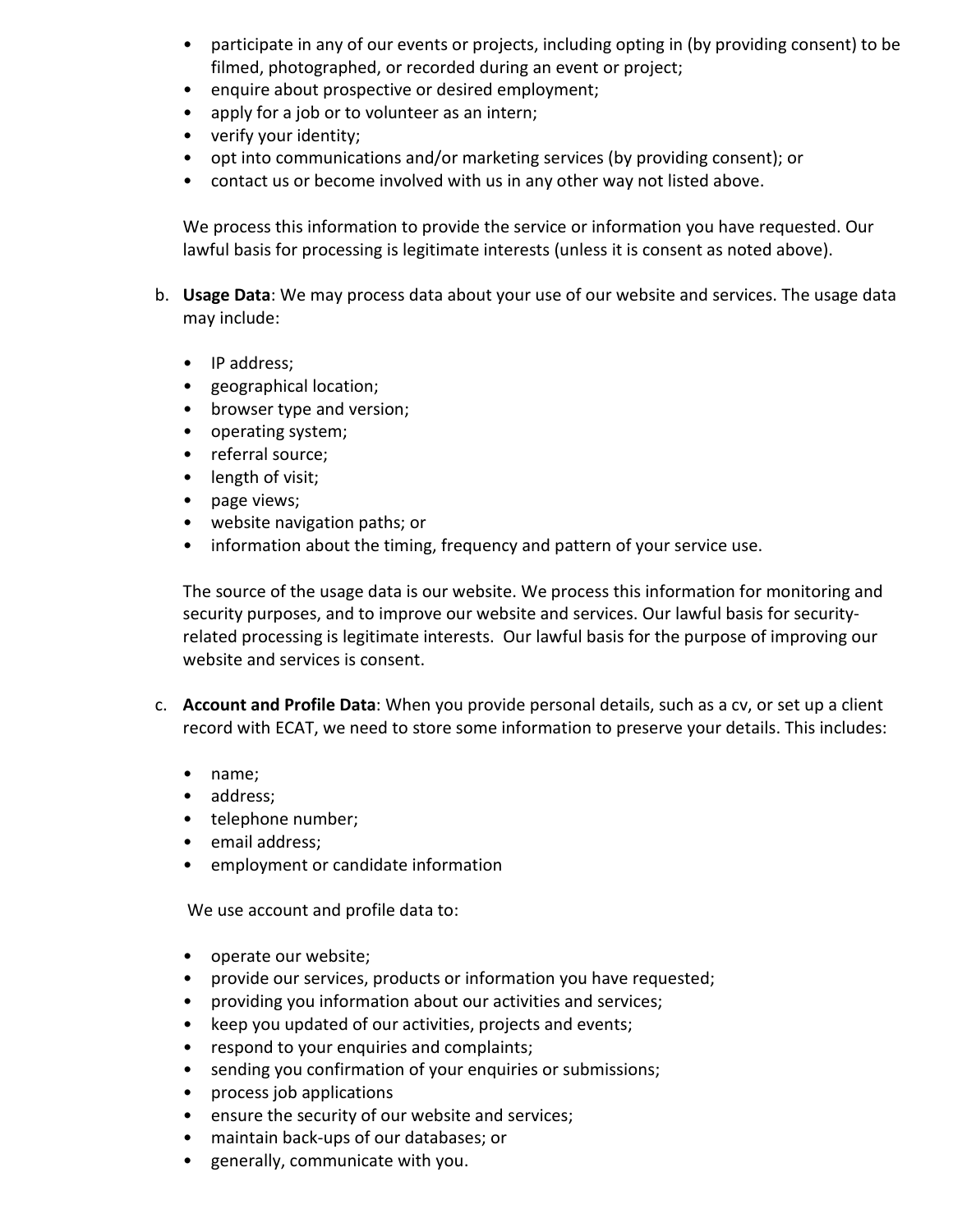Depending upon the nature of the processing, the lawful basis for this processing is either our:

- legitimate interests (namely the proper administration of our service and business); or
- contract performance.
- d. **Special Category Data**: We may request and, if received with your consent or by contract or legal requirement, process information relating to your:
	- health information.

The special category data may be processed for the purpose of providing you with the necessary support and assistance during pre-application or candidate submission processing, job acceptance or post acceptance activities. Before collecting any special category data about you, we will make it clear what information we are collecting and why we need it. You may provide us with health information to process a request, such as leave request or medical insurance processing. The lawful basis for this processing is either consent or contract performance.

- e. **Children's Data**: We do not actively collect information from children (under 18s). Where required, we will always ask for consent from a parent or guardian to collect information about children under the age of majority or age described in regulations in a jurisdiction where data is being sought. Our services and products are not knowingly directed at, nor do we knowingly collect any information from persons under the age of thirteen (13). If you are under 13 years old, please do not use this website or its applications. If you learn that your child has provided us with personal data without your consent, please contact us at privacy@ecat-group.com.
- 2.3 Additionally, we may process any of your personal data identified in this policy where necessary for:
	- the establishment, exercise or defence of legal claims, whether in court proceedings or in an administrative or out-of-court procedure. The lawful basis for this processing is our legitimate interests, namely the protection and assertion of our legal rights, your legal rights or the legal rights of others; or
	- the purposes of obtaining or maintaining insurance coverage, managing risks, or obtaining professional advice. The lawful basis for this processing is our legitimate interests, namely the proper protection of our business against risks;
	- compliance with a legal obligation to which we are subject, or in order to protect your vital interests or the vital interests of another natural person.

## 3. How we share your personal data

3.1 We will not sell your details to any third parties, but we may sometimes receive details from our trusted service providers who are authorised to act on our behalf and partner organisations who work on our behalf, or whom we work with in partnership to deliver our services.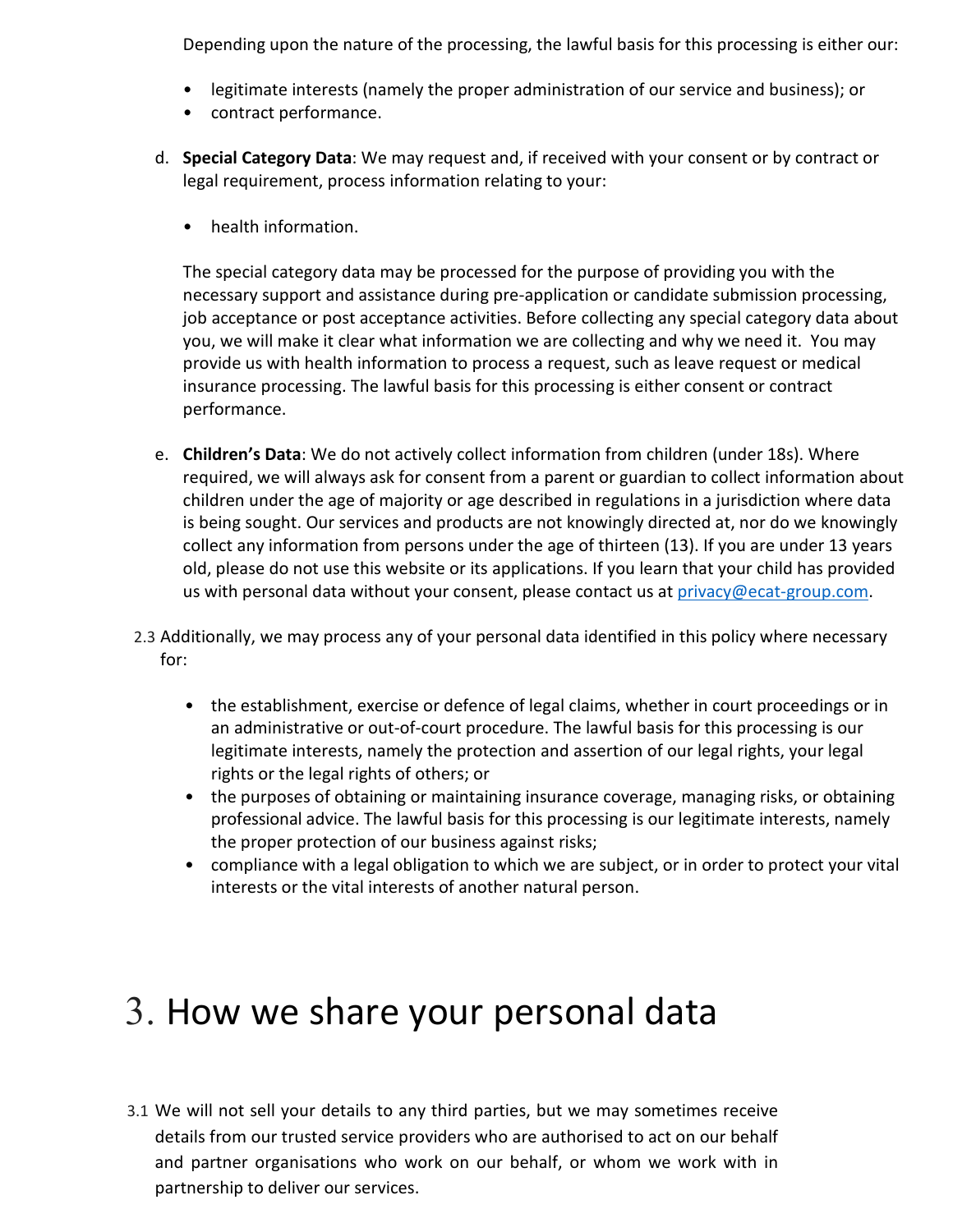- 3.2 We may also use companies to deliver services and process your data on our behalf, including the delivery of postal mail, sending emails and text messages, processing payment or bank details, details for pension contribution purposes, and analysing data trends anonymously to assist us in offering better services.
- 3.3 We may disclose your personal data to contracted third party data processors, acting on our instruction under contract and under the same purposes, and on the lawful bases, set out in this privacy policy.
- 3.4 Financial transactions relating to our services are handled by our payment services providers. We will share transaction data with our payment services providers only to the extent necessary for the purposes of processing your payments, if any, and dealing with complaints and queries relating to such transactions and protecting us from fraudulent transactions.
- 3.5 We do not participate in programmes offered by, nor disclose personal data to, third-party suppliers of goods and services for the purpose of enabling them to contact you so that they can offer, market and sell to you relevant goods and/or services. If we enter into such programmes, we will update this policy and not include you unless you provide consent to opt into marketing and communications from those third parties. Each such third party would act as a data controller in relation to the personal data that we supply to it; and upon contacting you, each such third party would supply to you a copy of its own privacy policy, which will govern that third party's use of your personal data.
- 3.6 We may disclose your personal data where such disclosure is necessary for compliance with a legal obligation to which we are subject, or in order to protect your vital interests or the vital interests of another natural person (for example to government bodies for tax purposes or law enforcement agencies for the prevention and detection of crime, subject to such bodies providing us with a relevant and lawful request in writing). We may also disclose your personal data where such disclosure is necessary for the establishment, exercise or defence of legal claims, whether in court proceedings or in an administrative or out-of-court procedure.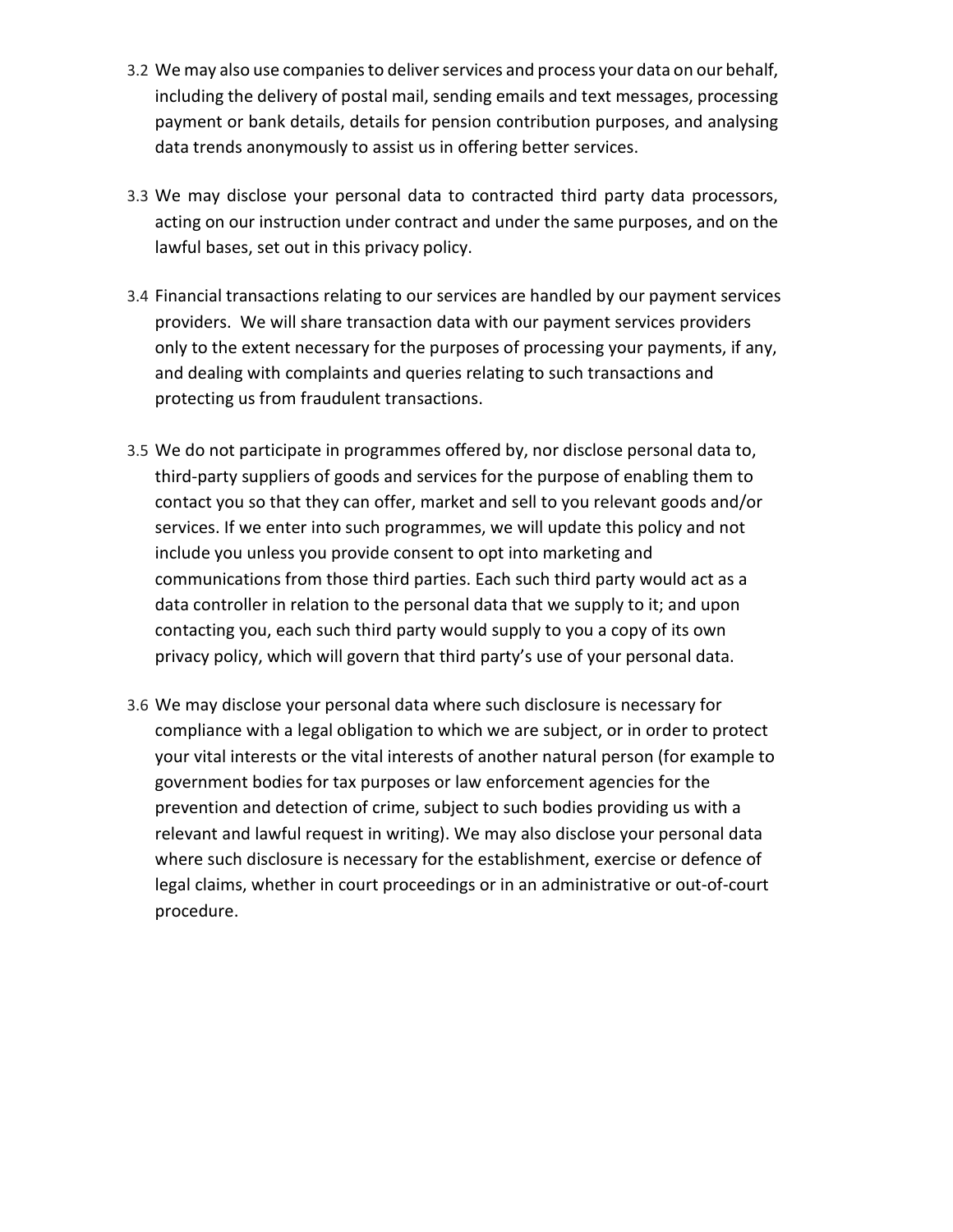# 4. International transfers of your personal data

- 4.1 ECAT is an Irish company, operating and processing data in Ireland from sources in the EU/EEA countries and select other countries.
- 4.2 ECAT may work with trusted contractors or suppliers who are authorised to act on our behalf and partner organisations who work on our behalf, to fulfil various requirements. We also may collaborate with parties and partners in other countries.
- 4.3 We perform international data transfers in compliance with the GDPR's rules for those transfers, including technical and organisational safeguards for the protection of personal data.
- 4.4 For countries that apply, we rely on the European Commission's recognition that those countries outside the EU offer an adequate level of data protection (an adequacy decision). We are monitoring the data protection matters related to Brexit, the United States and will be updating our policies and procedures as required.
- 4.5 For the other countries not covered by the European Commission's adequacy decision, we employ additional safeguards to protect international data transfers, including the use of standard contractual clauses, for data transfers to data controllers or processors, adopted or approved by the European Commission.
- 4.6 You may request more information about the safeguards that we have in place for the transfer of personal data by contacting us at our support team at ECAT by emailing privacy@ecat-group.com.

# 5. Retaining, updating and deleting your personal data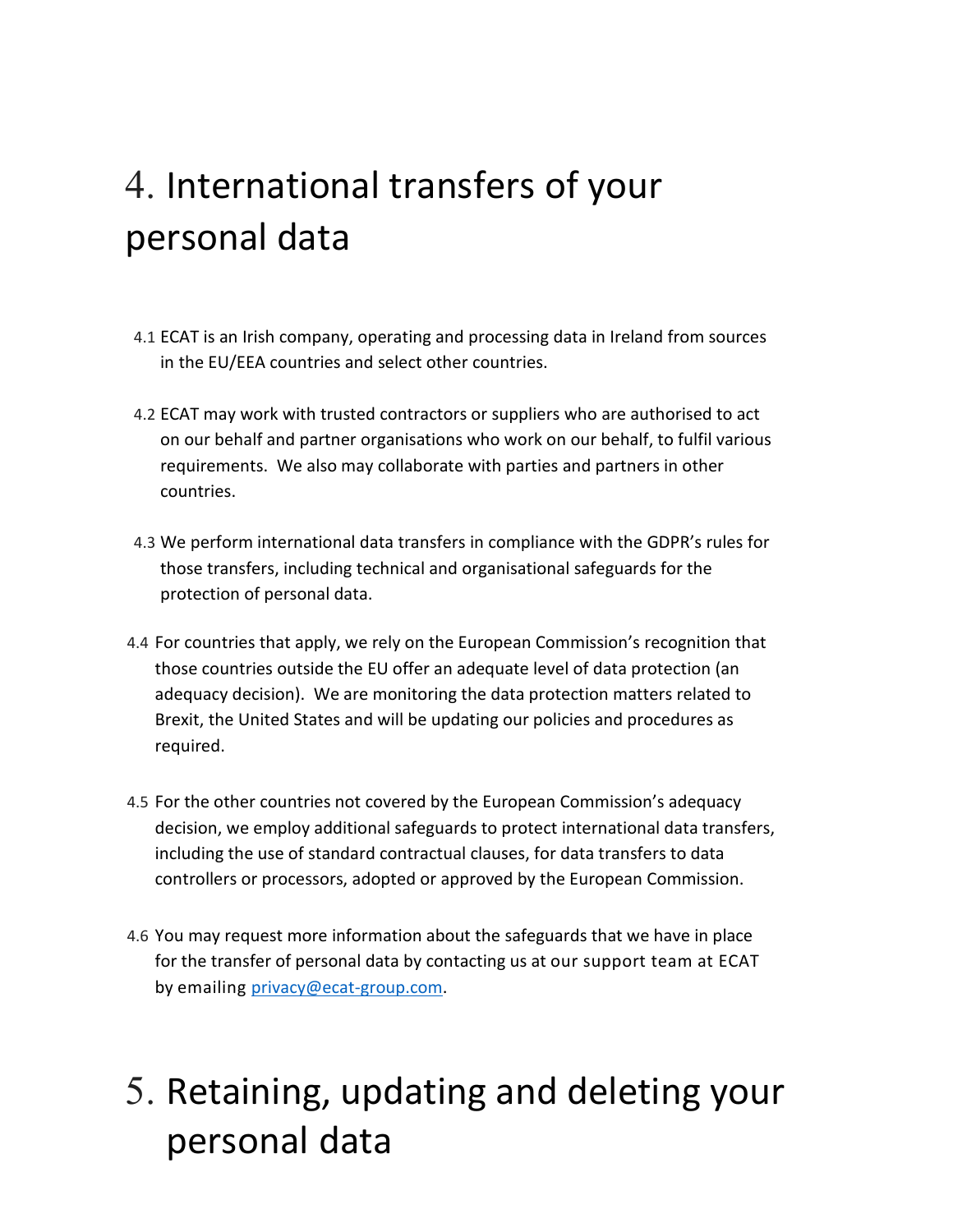- 5.1 We keep personal data that we process for any purpose or purposes for the least amount of time that is necessary. For example, we will keep a record of client details for a period of up to seven years after the close of the contact for financial reporting purposes; your professional details for at least as long as you remain a candidate for an active job search or project, unless you withdraw your candidacy; personal details for marketing for no more than one year, unless you opt to extend the marketing consent.
- 5.2 In some cases, it is not possible for us to specify in advance the periods for which your personal data will be retained. In such cases, we will determine the maximum period of retention based on our legitimate needs to retain data.
- 5.3 Additionally, we may retain your personal data where such retention is necessary for compliance with a legal obligation to which we are subject, or in order to protect your vital interests or the vital interests of another natural person.
- 5.4 Where possible, we may keep your records up to date using publicly available, professionally accessible, or by-invitation sources. For example, we may use LinkedIn, Facebook, and other social networks' tools as well as personal invite features. Also, we process changes to your details when you provide them to us. We do not mass-harvest information (also known as scraping) from those sources.
- 5.5 We delete your personal data at the end of a retention period, or earlier if we can. For example, if you request data be deleted and removal from marketing, we will do so before our stated retention period; but if you request professional data to be removed before the end of our legal obligation to our customer where you work, then we may not be able to do so.

## 6. Your rights

- 6.1 Your principal rights under the GDPR are the:
	- a. right to access;
	- b. right to rectification;
	- c. right to erasure;
	- d. right to restrict processing;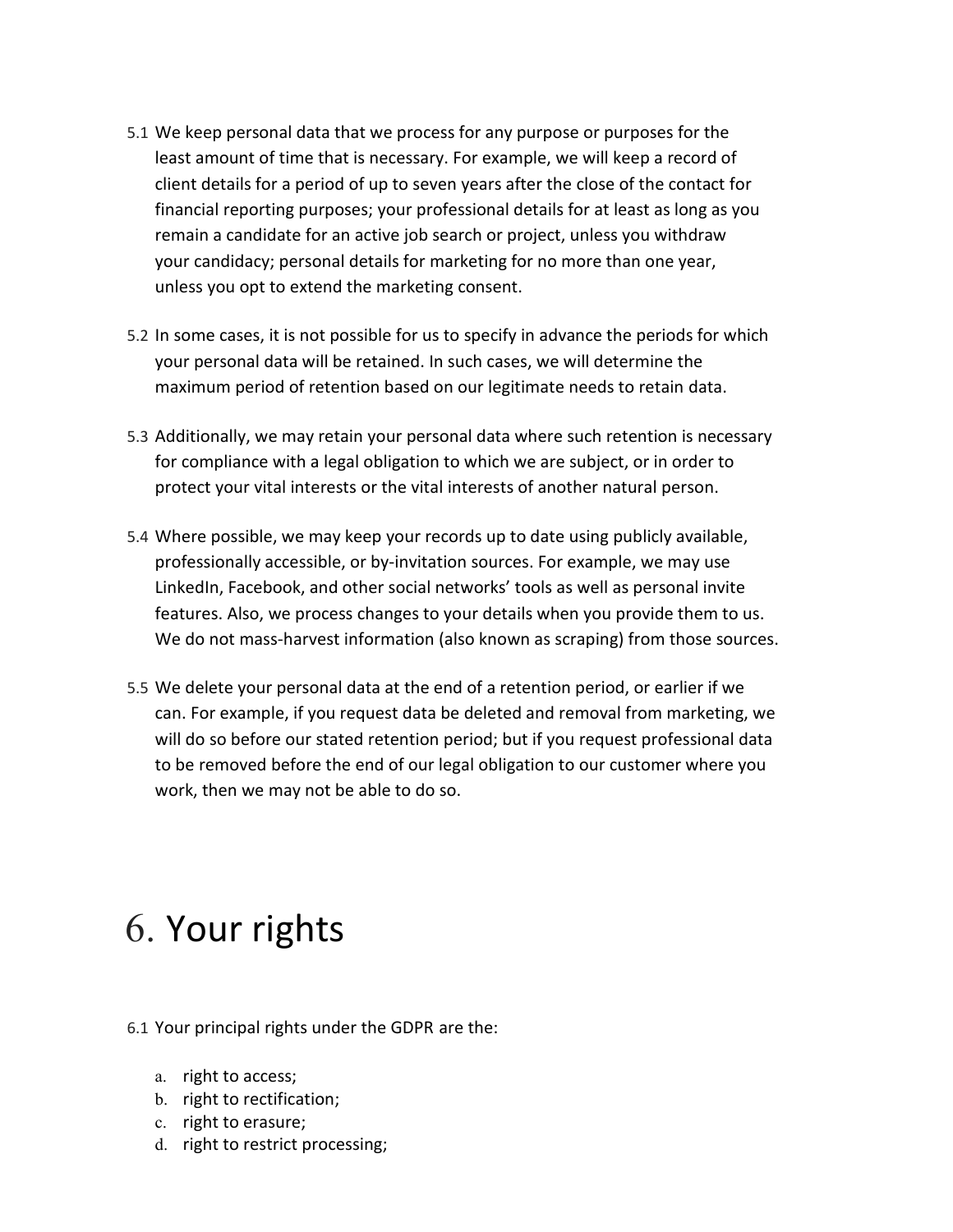- e. right to object to processing;
- f. right to data portability; and
- g. right to complain to a supervisory authority.
- 6.2 You have the right to confirmation as to whether we process your personal data and, where we do, access to the personal data, together with certain additional information. That additional information includes details of the purposes of the processing, the categories of personal data concerned and the recipients of the personal data. Providing the rights and freedoms of others are not affected, we will supply to you a copy of your personal data. The first copy will be provided free of charge, but additional copies may be subject to a reasonable fee.
- 6.3 You have the right to have any inaccurate personal data about you rectified and, considering the purposes of the processing, to have any incomplete personal data about you completed.
- 6.4 In some circumstances you have the right to the erasure of your personal data without undue delay. Those circumstances include: the personal data are no longer necessary in relation to the purposes for which they were collected or otherwise processed; you withdraw consent to consent-based processing; you object to the processing under certain rules of applicable data protection law; the processing is for direct marketing purposes; and the personal data have been unlawfully processed. However, there are exclusions of the right to erasure. The general exclusions include where processing is necessary: for exercising the right of freedom of expression and information; for compliance with a legal obligation; or for the establishment, exercise or defence of legal claims.
- 6.5 In some circumstances you have the right to restrict the processing of your personal data. Those circumstances are: you contest the accuracy of the personal data; processing is unlawful but you oppose erasure; we no longer need the personal data for the purposes of our processing, but you require personal data for the establishment, exercise or defence of legal claims; and you have objected to processing, pending the verification of that objection. Where processing has been restricted on this basis, we may continue to store your personal data. However, we will only otherwise process it: with your consent; for the establishment, exercise or defence of legal claims; for the protection of the rights of another natural or legal person; or for reasons of important public interest.
- 6.6 You have the right to object to our processing of your personal data on grounds relating to your particular situation, but only to the extent that the lawful basis for the processing is that the processing is necessary for: the performance of a task carried out in the public interest or in the exercise of any official authority vested in us; or the purposes of the legitimate interests pursued by us or by a third party. If you make such an objection, we will cease to process the personal information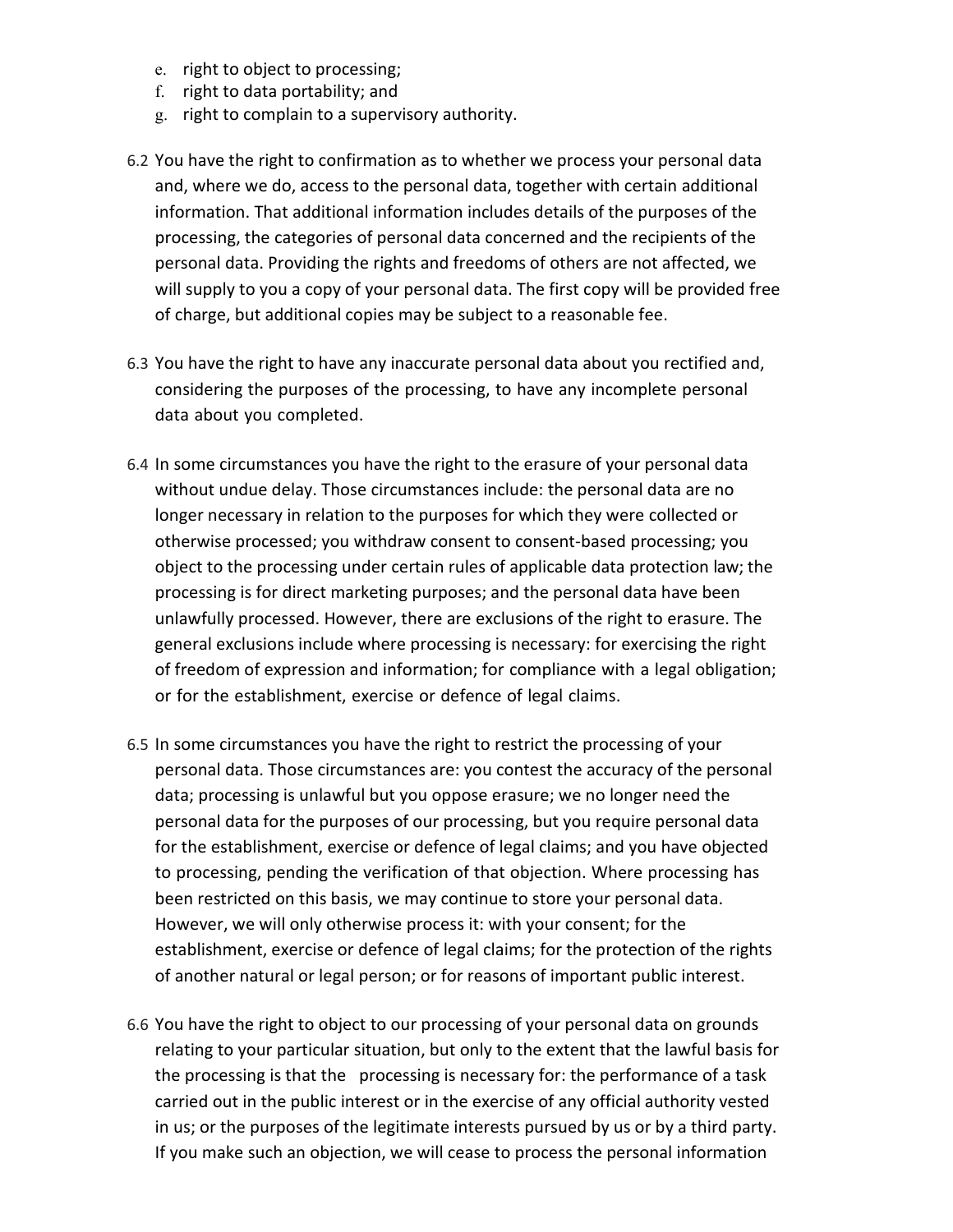unless we can demonstrate compelling legitimate grounds for the processing which override your interests, rights and freedoms, or the processing is for the establishment, exercise or defence of legal claims.

- 6.7 You have the right to object to our processing of your personal data for direct marketing purposes (including profiling for direct marketing purposes). If you make such an objection, we will cease to process your personal data for this purpose.
- 6.8 You have the right to object to our processing of your personal data for scientific or historical research purposes or statistical purposes on grounds relating to your particular situation, unless the processing is necessary for the performance of a task carried out for reasons of public interest.
- 6.9 To the extent that the legal basis for our processing of your personal data is:
	- consent; or
	- that the processing is necessary for the performance of a contract to which you are party or in order to take steps at your request prior to entering into a contract; and

such processing is carried out by automated means, you have the right to receive your personal data from us in a structured, commonly used and machine-readable format. However, this right does not apply where it would adversely affect the rights and freedoms of others.

- 6.10 If you consider that our processing of your personal information infringes data protection laws, you have a legal right to lodge a complaint with a supervisory authority responsible for data protection. You may do so in the EU member state of your habitual residence, your place of work or the place of the alleged infringement.
- 6.11 To the extent that the legal basis for our processing of your personal information is consent, you have the right to withdraw that consent at any time. Withdrawal will not affect the lawfulness of processing before the withdrawal.
- 6.12 We may withhold personal information that you request to the extent permitted by law.
- 6.13 We may withhold personal information that you request if the requests are deemed vexatious, manifestly unfounded, excessive or repetitive.
- 6.14 You may instruct us at any time not to process your personal information for marketing purposes.
- 6.15 You may exercise any of your rights in relation to your personal data by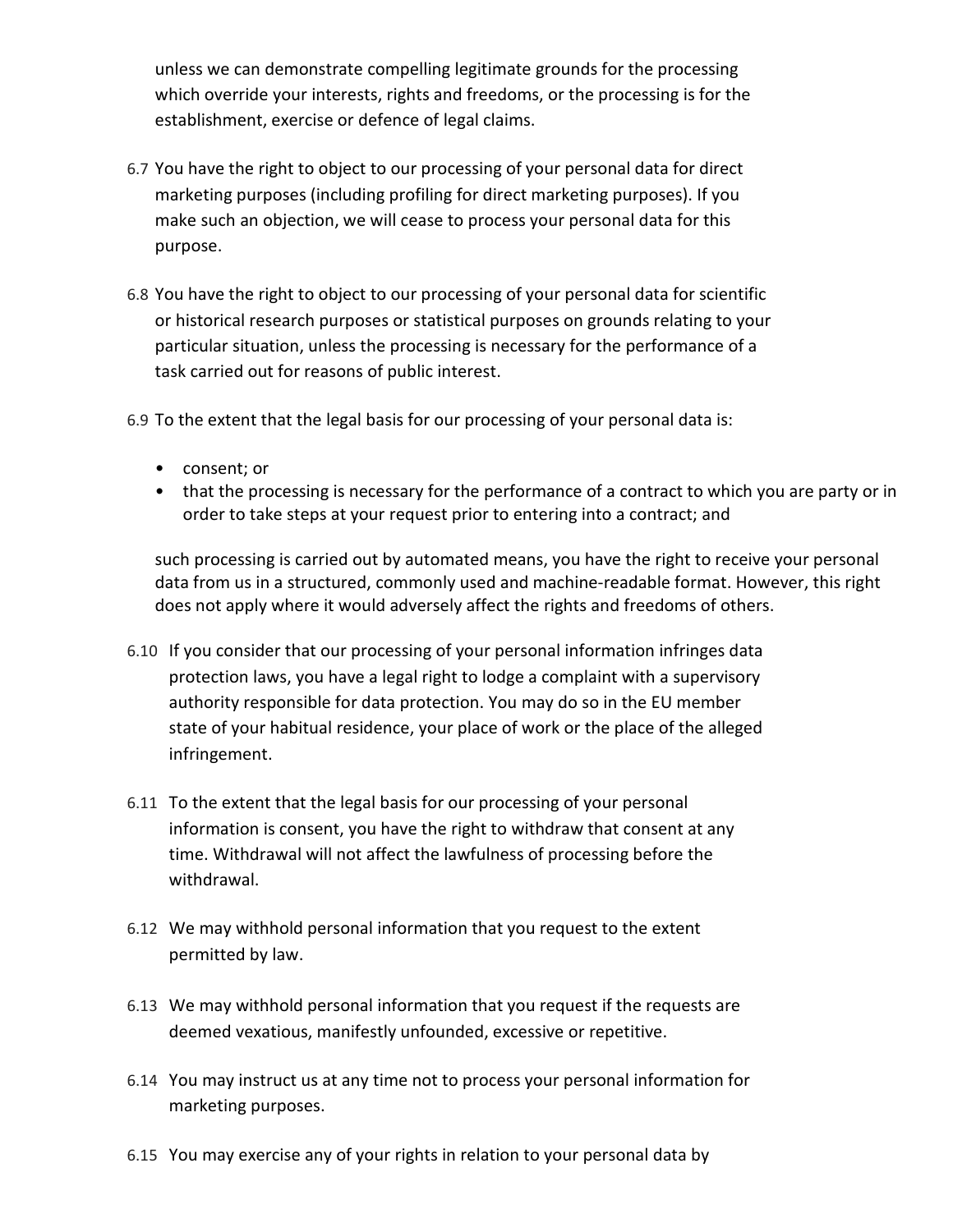## 7. How we use cookies

#### 7.1 What is a cookie:

Cookies are text files containing small amounts of information which are downloaded to your device when you visit a website. Cookies are then sent back to the originating website on each subsequent visit, or to another website that recognises that cookie.

Cookies are useful because they allow a website to recognise a user's device, preferences and generally help to improve your online experience.

Cookies may either be "persistent" cookies or "session" cookies: a persistent cookie will be stored by a web browser and will remain valid until its set expiry date, unless deleted by the user before the expiry date; a session cookie, on the other hand, will expire at the end of the user session, when the web browser is closed.

Cookies do not typically contain any information that personally identifies a user, but personal information that we store about you may be linked to the information stored in and obtained from cookies.

Please be aware that some areas of our website may not function if your web browser does not accept certain cookies.

You can find more information about cookies at: [www.allaboutcookies.org](http://www.allaboutcookies.org/) and [www.youronlinechoices.eu.](http://www.youronlinechoices.eu/)

7.2 We use cookies for the following purposes and periods of time:

| <b>Strictly Necessary: These are always present</b> |          |                                                                                                   |
|-----------------------------------------------------|----------|---------------------------------------------------------------------------------------------------|
| <b>Cookie Name</b>                                  | Lifespan | <b>Owner and Purpose</b>                                                                          |
| consent obj                                         | 30 days  | ecat-group.com<br>This cookie is used to remember a website<br>visitor's consent to cookie types. |
|                                                     |          |                                                                                                   |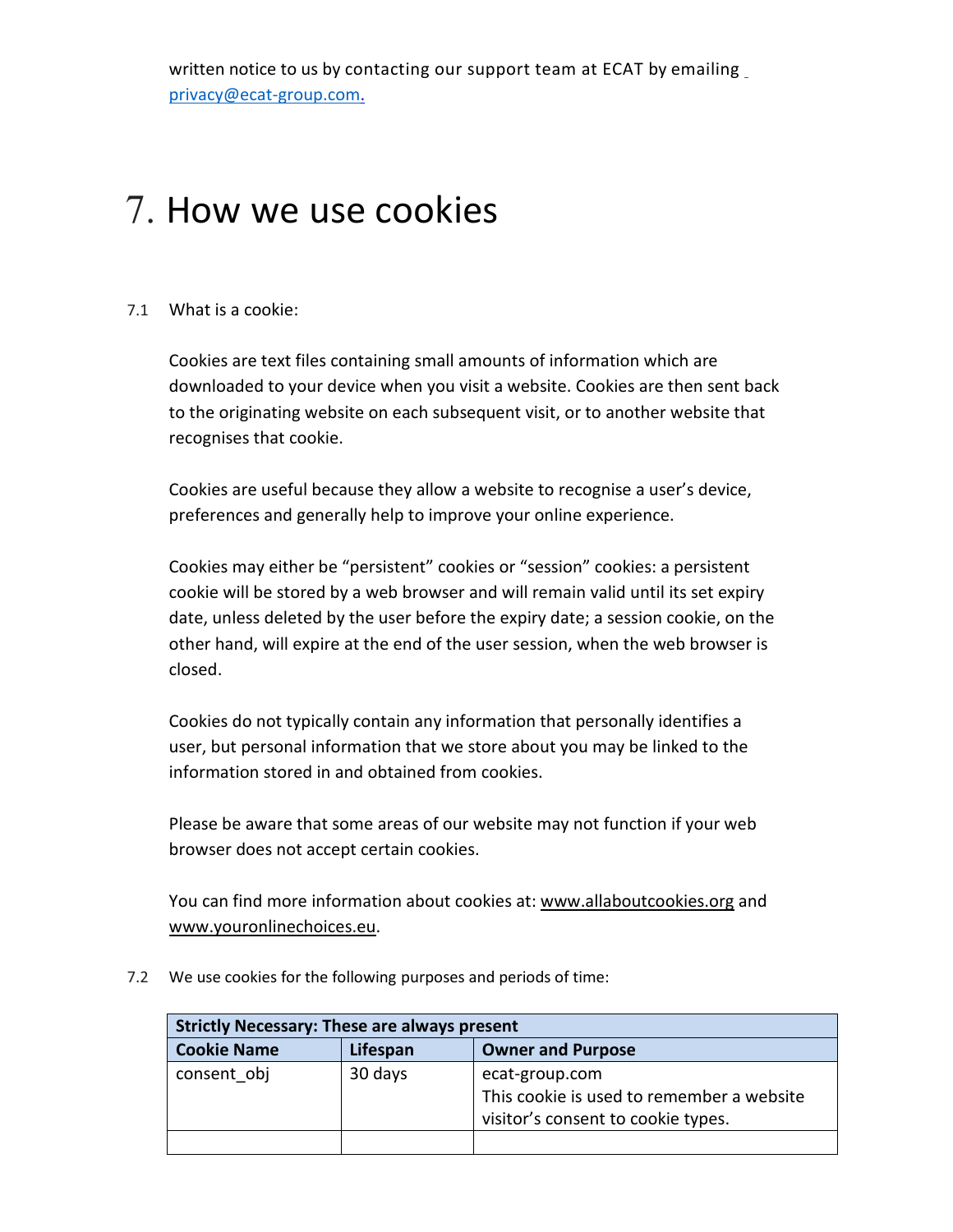| Statistics: These are not set until you provide consent |        |                                               |
|---------------------------------------------------------|--------|-----------------------------------------------|
| cf bm                                                   | 1 day  | .hubspot.com                                  |
|                                                         |        | Identifies and mitigates automated traffic to |
|                                                         |        | protect website from bad bots.                |
| hssc                                                    | 1 day  | .ecat-group.com                               |
|                                                         |        | Tracks user behaviour on website.             |
| hssrc                                                   | 1 day  | .ecat-group.com                               |
|                                                         |        | Tracks user behaviour on website.             |
| hstc                                                    | 1 year | .ecat-group.com                               |
|                                                         |        | Tracks user behaviour on website.             |
| hubspotutk                                              | 1 year | .ecat-group.com                               |
|                                                         |        | Used to keep track of a visitors identity.    |
|                                                         |        |                                               |
|                                                         |        |                                               |

7.3 Managing your cookies:

By using our website, you agree that we can place the strictly necessary cookies on your device. If you want to restrict or block any of the third-party cookies that we do not control, you should do this through the web browser settings for each browser you use, and on each device you use to access the internet.

You can manage your cookie consent settings here: [Manage Consent](https://www.ecat-group.com/privacy-policy/#policy)

For cookies we can't control, here are links to managing those cookies for common browsers:

- a. Chrome: <https://support.google.com/chrome/answer/95647?hl=en>
- b. Firefox: [https://support.mozilla.org/en-US/kb/enable-and-disable-cookies](https://support.mozilla.org/en-US/kb/enable-and-disable-cookies-website-preferences)[website-preferences](https://support.mozilla.org/en-US/kb/enable-and-disable-cookies-website-preferences)
- c. Opera: http://www.opera.com/help/tutorials/security/cookies/
- d. Internet Explorer: [https://support.microsoft.com/en](https://support.microsoft.com/en-gb/help/17442/windows-internet-explorer-delete-manage-cookies)[gb/help/17442/windows-internet-explorer-delete-manage-](https://support.microsoft.com/en-gb/help/17442/windows-internet-explorer-delete-manage-cookies) cookies
- e. Safari: <https://support.apple.com/kb/PH21411>
- f. Edge: [https://privacy.microsoft.com/en-us/windows-10-microsoft-edge](https://privacy.microsoft.com/en-us/windows-10-microsoft-edge-and-privacy)[and-privacy](https://privacy.microsoft.com/en-us/windows-10-microsoft-edge-and-privacy)

7.4 If you block all or some cookies, you will not be able to use all the features on our website, some functions may not operate as intended, and may not be able to provide details to register your interest for a job or other career services.